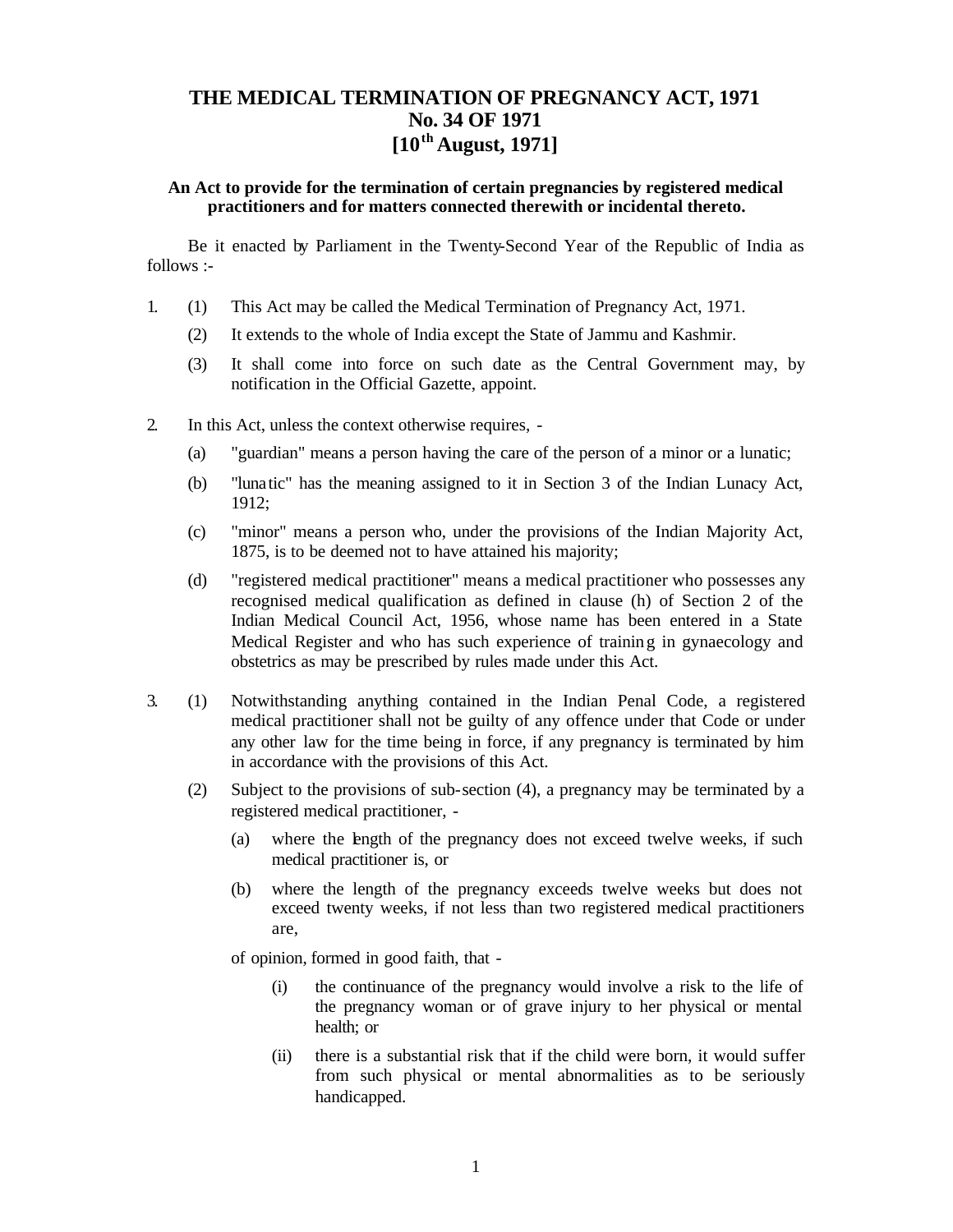### **Explanation-I :**

Where any pregnancy is alleged by the pregnant woman to have been caused by rape, the anguish caused by such pregnancy shall be presumed to constitute a grave injury to the mental health of the pregnant woman.

### **Explanation-II :**

Where any pregnancy occurs as a result of failure of any device or method used by any married woman or her husband for the purpose of limiting the number of children, the anguish caused by such unwanted pregnancy may be presumed to constitute a grave injury to the mental health of the pregnant woman.

- (3) In determining whether the continuance of pregnancy would involve such risk of injury to the health as is mentioned in sub-sector, (2) account may be taken of the pregnant woman's actual or reasonable foreseeable environment.
- (4) (a) No pregnancy of a woman, who has not attained the age of eighteen years, or, who, having attained the age of eighteen years, is a lunatic, shall be terminated except with the consent in writing of her guardian.
	- (b) Save as otherwise provided in clause (a), no pregnancy shall be terminated except with the consent of the pregnant woman.
- 4. No termination of pregnancy shall be made in accordance with the Act at any place other than -
	- (a) a hospital established or maintained by Government, or
	- (b) a place for the time being approved for the purpose of this Act by Government.
- 5. (1) The provisions of Section 4, and so much of the provisions of sub-section (2) of Section 3 as relate to the length of the pregnancy and the opinion of not less than two registered medical practitioners, shall not apply to the termination of a pregnancy by a registered medical practitioner in a case where he is of opinion, formed in good faith, that the termination of such pregnancy is immediately necessary to save the life of the pregnant woman.
	- (2) Notwithstanding anything contained in the Indian Penal Code, the termination of pregnancy by a person who is not a registered medical practitioner shall be an offence punishable under that Code, and that Code shall, to this extent, stand modified.

### **Explanation :**

For the purposes of this section, so much of provisions of clause (d) of Section 2 as relate to the possession, by a registered medical practitioner, of experience or training in gynaecology and obstetrics shall not apply.

- 6. (1) The Central Government may, by notification in the Official Gazette, make rules to carry out the provisions of this Act.
	- (2) In particular, and without prejudice to the generality of the foregoing power, such rules may provide for all or any of the following matters, namely:-
		- (a) the experience or training, or both, which a registered medical practitioner shall have if he intends to terminate any pregnancy under this Act; and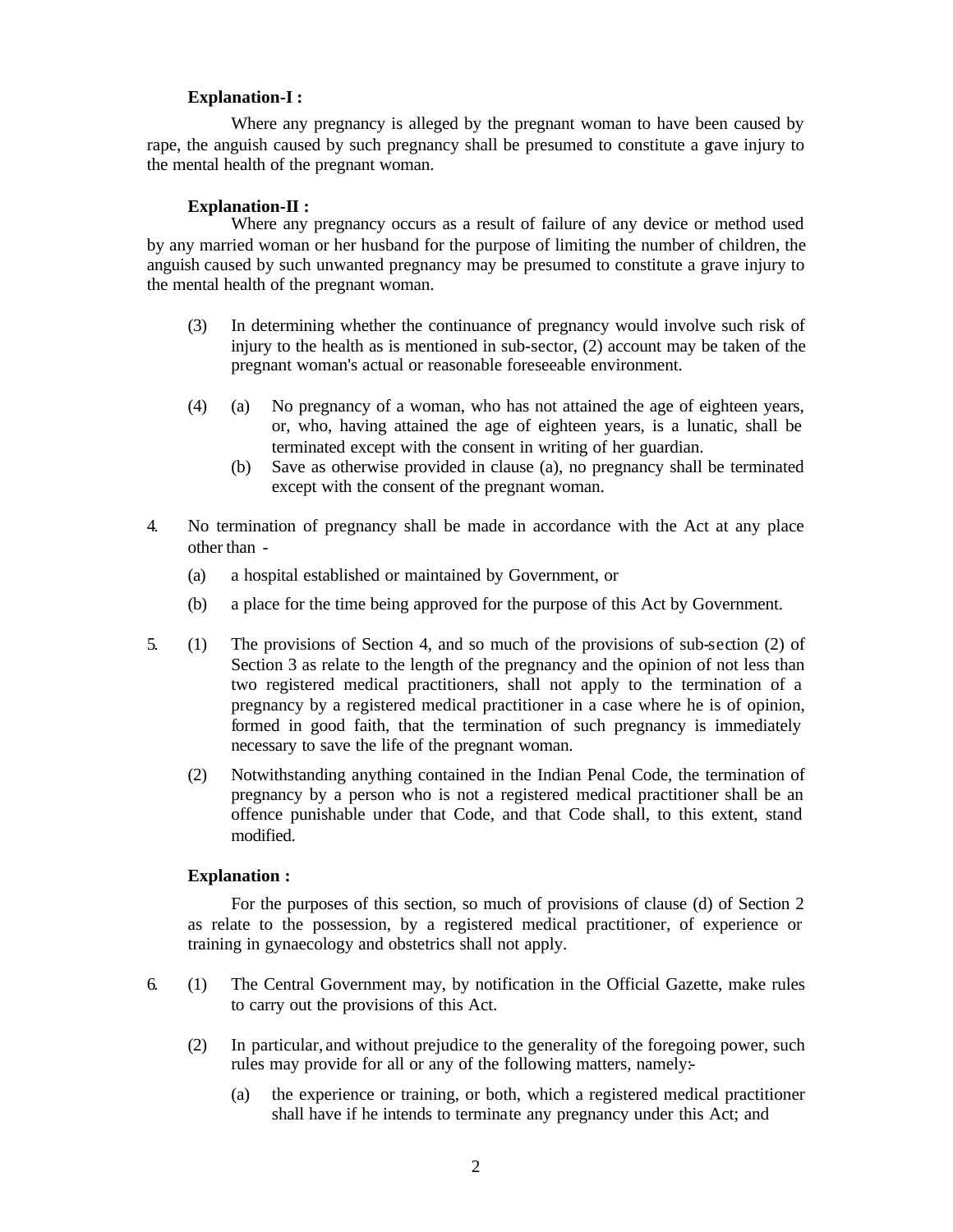- (b) such other matters as are required to be or may be, provided by rules made under this Act.
- (3) Every rule made by the Central Government under this Act shall be laid, as soon as may be after it is made, before each House of Parliament while it is in session for a total period of thirty days which may be comprised in one session or in two successive sessions, and if, before the expiry of the session in which it is so laid or the session immediately following, both Houses agree in making any modification in the rule or both Houses agree that the rule should not be made, the rule shall thereafter have effect only in such modified form or be of no effect, as the case may be; so, however that any such modification or annulment shall be without prejudice to the validity of anything previously done under that rules.
- 7. (1) The State Government may, by regulations,-
	- (a) require any such opinion as is referred to in sub-section (2) of Section 3 to be certified by a registered medical practitioner or practitioners concerned, in such form and at such time as may be specified in such regulations, and the preservation or disposal of such certificates;
	- (b) require any registered medical practitioner, who terminates a pregnancy, to give intimation of such termination and such other information relating to the termination as may be specified in such regulations;
	- (c) prohibit the disclosure, except to such persons and for such purposes as may be specified in such regulations, of intimations given or information furnished in pursuance of such regulations.
	- (2) The intimation given and the information furnished in pursuance of regulations made by virtue of clause (b) of sub-section (1) shall be given or furnished, as the case may be, to the Chief Medical Officer of the State.
	- (3) Any person who willfully contravenes or willfully fails to comply with the requirements of any regulation made under sub-section (1) shall be liable to be punished with fine which may extend to one thousand rupees.
- 8. No suit or other legal proceeding shall lie against any registered medical practitioner for any damage caused or likely to be caused by anything which is in good faith done or intended to be done under this Act.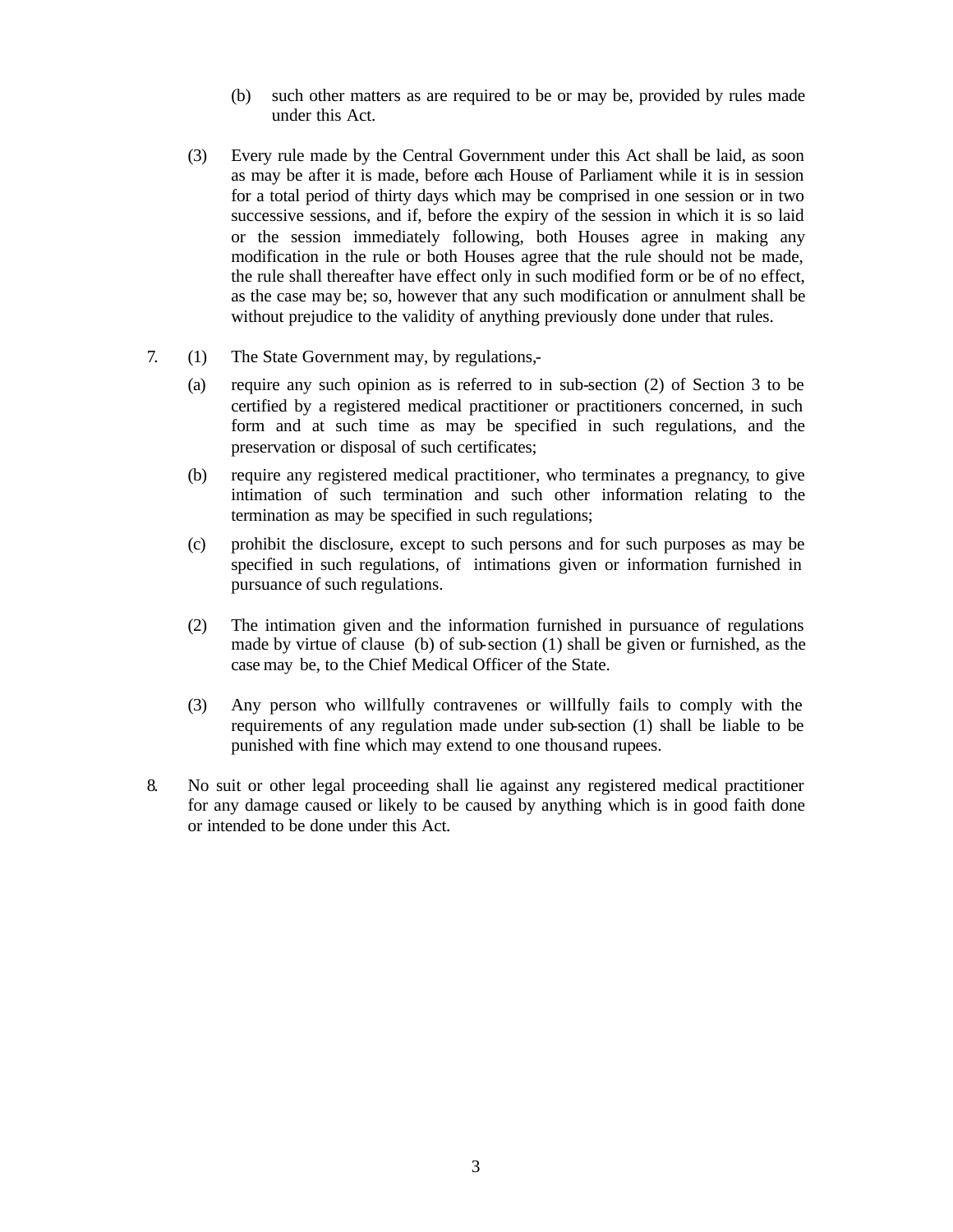#### **MINISTRY OF HEALTH AND FAMILY PLANNING**

### **(Department of Family Planning)**

## **New Delhi, the 10th October, 1975**

G.S.R. 2543 - In exercise of the powers conferred by Section 6 of the Medical Termination of Pregnancy Act, 1971 (34 of 1971), the Central Government hereby makes the following rules, namely:-

#### 1. **Short title and commencement -**

- (1) These rules may be called the Medical Termination of Pregnancy Rules, 1975.
- (2) They shall come into force on the date of their publication in the Official Gazette.
- 2. **Definitions -** In these rules, unless the context otherwise requires,-
	- (a) "Act means the Medical Termination of Pregnancy Act, 1971 (34 of 1971);
	- (b) "Chief Medical Officer of the District" means the Chief Medical Officer of a District, by whatever name called;
	- (c) "Form" means a form appended to these rules;
	- (d) "Owner" in relation to a place, means any person who is the administrative head or otherwise responsible for the working or maintenance of such hospital or clinic, by whatever name called;
	- (e) "Place" means such building, tent, vehicle, or vessel, or part thereof, as is used for the establishment or maintenance therein of a hospital or clinic which is used, or intended to be used, for the termination of any pregnancy.
	- (f) "Section" means a section of the Act.
- 3. **Experience or training etc. -** For the purpose of clause (d) of Section 2, a registered medical practitioner shall have one or more of the following experience or training in gynaecology and obstetrics, namely:-
	- (a) In the case of a medical practitioner who was registered in a State Medical Register immediately before the commencement of the Act, experience in the practice of gynaecology and obstetrics for a period of not less than three years.
	- (b) in case of a medical practitioner who was registered in a State Medical Register on or after the date of commencement of the Act,-
		- (i) if he has completed six months of house surgency in gynaecology and obstetrics; or
		- (ii) unless the following facilities are provided therein, if he had experience at any hospital for a period of not less than one year in the practice of obstetrics and gynaecology; or
		- (iii) if he has assisted a registered medical practitioner in the performance of twenty five cases of medical termination of pregnancy in a hospital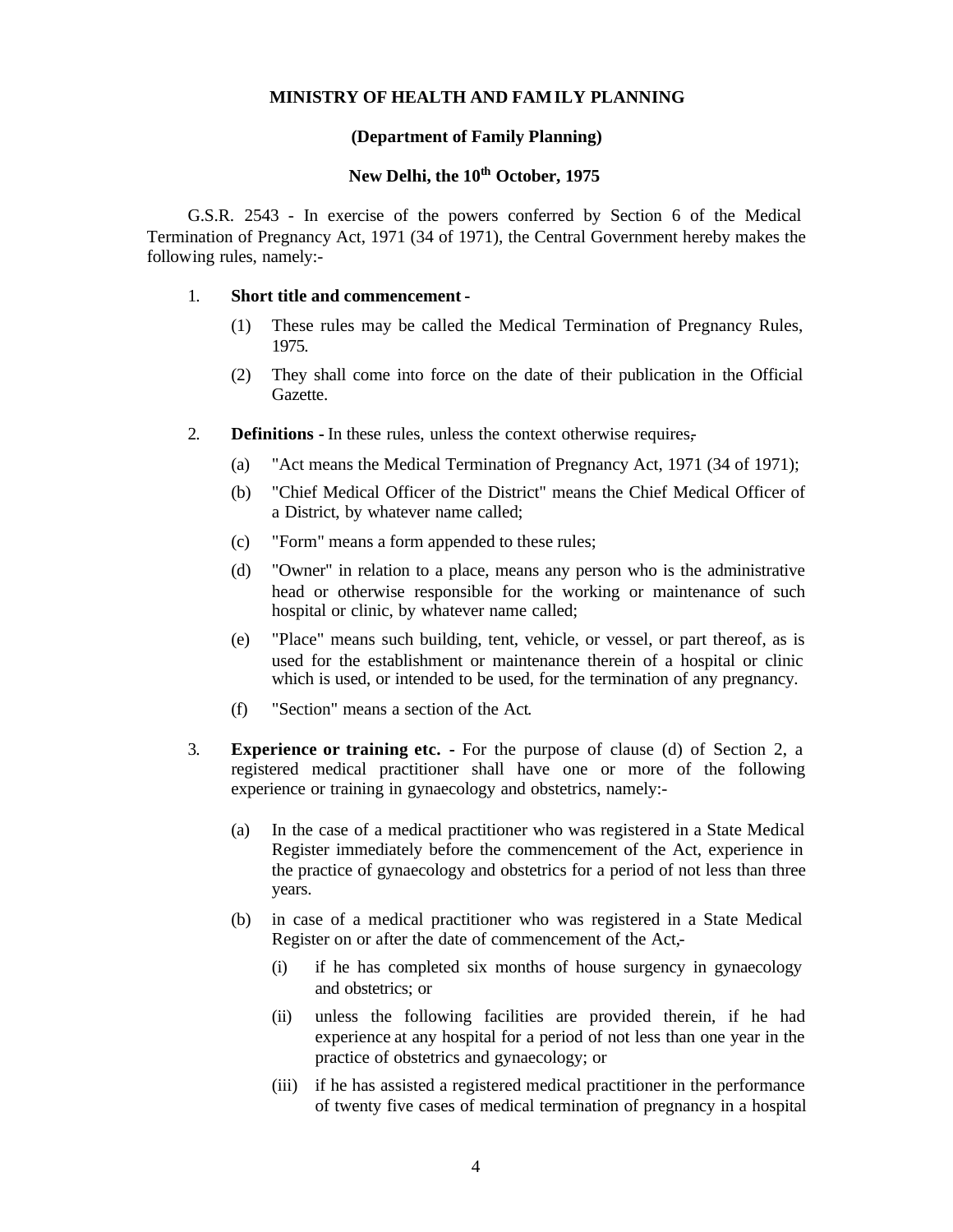established or maintained, or a training institute approved for this purpose, by the Government.

(c) In the case of medical practitioner who has been registered in a State Medical Register and who holds a post-graduate degree or diploma in gynaecology and obstetrics, the experience or training gained during the course of such degree or diploma.

### 4. **Approval of a place,-**

- (1) No place shall be approved under clause (b) of Section 4,-
- (i) unless the Government is satisfied that termination of pregnancies may be done therein under safe and hygienic conditions; and
- (ii) unless the following facilities are provided therein namely:-
	- (a) An operation table and instruments for performing abdominal or gynaecological surgery:
	- (b) unaesthetic equipment, resuscitation equipment and sterilisation equipment;
	- (c) drugs and parenteral fluids for emergency use.
- (2) Every application for the approval of a place shall be in a Form A and shall be addressed to the Chief Medical Officer of the District.
- (3) On receipt of an application referred to in sub-rule (2), the Chief Medical Officer of the district shall verify or enquiry any information contained in any such application or inspect any such place with a view to satisfying himself that the facilities referred to in sub-rule (1) are provided therein, and that termination of pregnancies may be made therein under safe and hygienic conditions.
- (4) Every owner of the place which is inspected by the Chief Medical Officer of the district shall afford all reasonable facilities for the inspection of the place.
- (5) The Chief Medical Officer of the district may, if he is satisfied after such verification, enquiry or inspection, as may be considered necessary, that termination of pregnancies may be done under safe and hygienic conditions, at the place, recommend the approval of such place to the Government.
- (6) The Government may after considering the application and the recommendations of the Chief Medical Officer of the district approve such place and issue a certificate of approval in Form B.
- (7) The certificate of approval issued by the Government shall be conspicuously displayed at the place to be easily visible to persons visiting the place.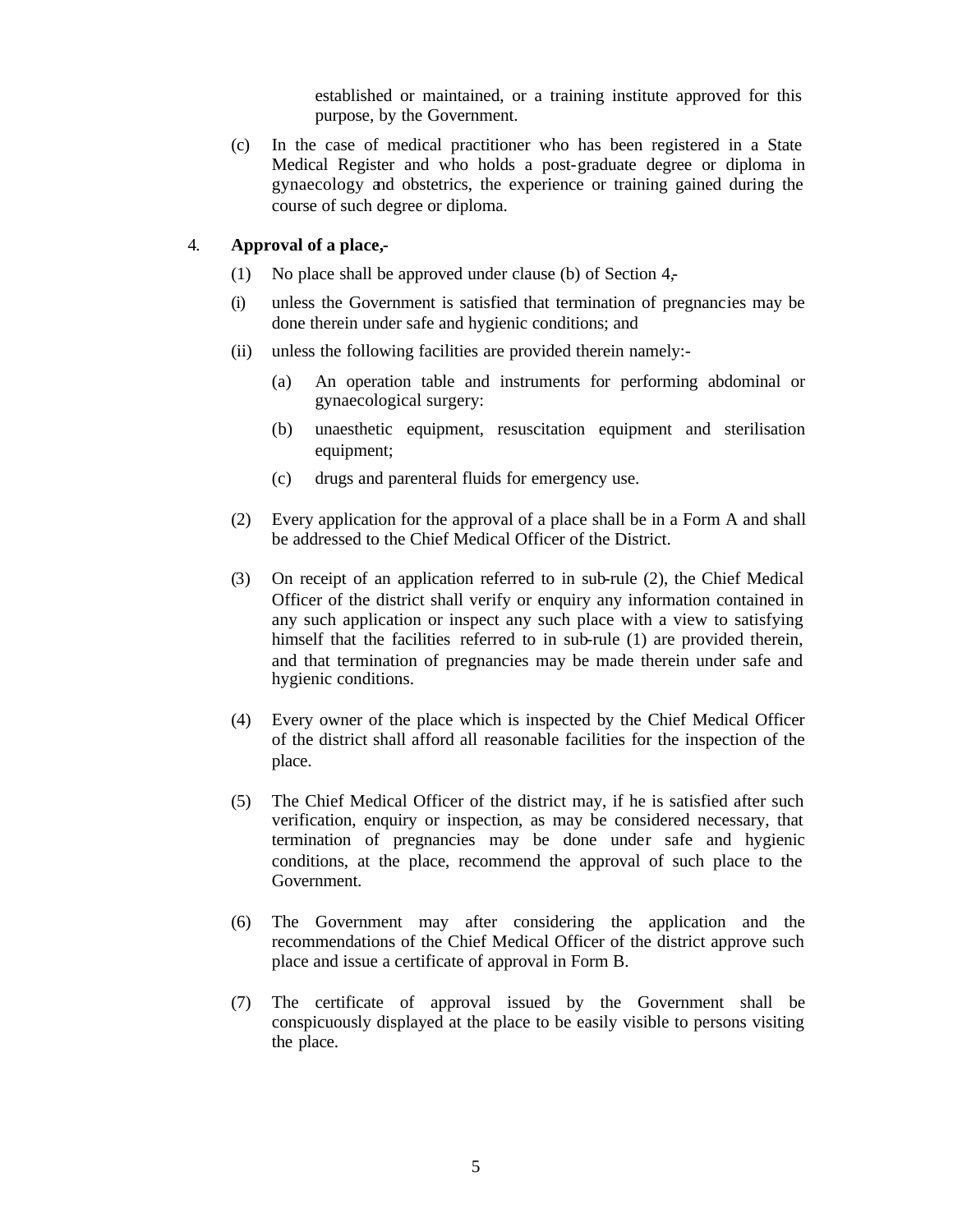### 5. **Inspection of a place-**

- (1) A place approved under rule 4 may be inspected by the Chief Medical Officer of the District, as often as may be necessary with a view to verify whether termination of pregnancies is being done therein under safe and hygienic conditions.
- (2) If the Chief Medical Officer has reason to believe that there has been death of, or injury to, a pregnant woman at the place or that termination of pregnancies is not being done at the place under safe and hygienic conditions, he may call for any information or may seize any article, medicine, ampule, admission register or other document, maintained, kept or found at the place.
- (3) The provisions of the Code of Criminal Procedure, 1973 (2 of 1974), relating to seizure shall, so fare as may be, apply to seizure made under sub-rule (2).

# 6. **Cancellation or suspension of certificate of approval -**

- (1) If, after inspection of any place approved under rule 4, the Chief Medical Officer of the District is satisfied that the facilities specified in rule 4 are not being properly maintained therein and the termination of pregnancy at such place cannot be made under sale and hygienic conditions, he shall make a report of the fact to the Government giving the detail of the deficiencies or defects found at the place. On receipt of such report the Government may, after giving the owner of the place a reasonable opportunity of being heard, either cancel the certificate of approval or suspend the same for such period as it may think fit.
- (2) Where a certificate issued under rule 4 is cancelled or suspended, the owner of the place may make such additions or improvements in the place as he may think fit and there after, he may make an application to the Government for the issue to him of a fresh certificate or approval under rule 4 or, as the case may be, for the revival of the certificate which was suspended under sub-rule (1).
- (3) The provisions of rule 4 shall, as far as may, apply to an application for the issue of a fresh certificate of approval in relation to a place, or as the case may be for the revival of a suspended as they apply to an application for the issue of a certificate of approval under that rule.
- (4) In the event of suspension of a certificate, of approval, the place shall not be deemed to be an approved place for the purposes of termination of pregnancy from the date of communication of the order of such suspension.

### 7. **Review -**

- (1) The owner of a place who is aggrieved by an order made under rule 6 may make an application for review of the order to the Government within a period of sixty days from the date of such order.
- (2) The Government may, after giving the owner an opportunity of being heard, confirm, modify or reverse the order.
- 8. **Form of consent -** The consent referred to in sub-section (4) of Section 3 shall be given in Form C.
- 9. **Repeal and Saving -** The Medical Termination of pregnancy Rules, 1972 are hereby repealed except as respects things done or omitted to be done before such repeal.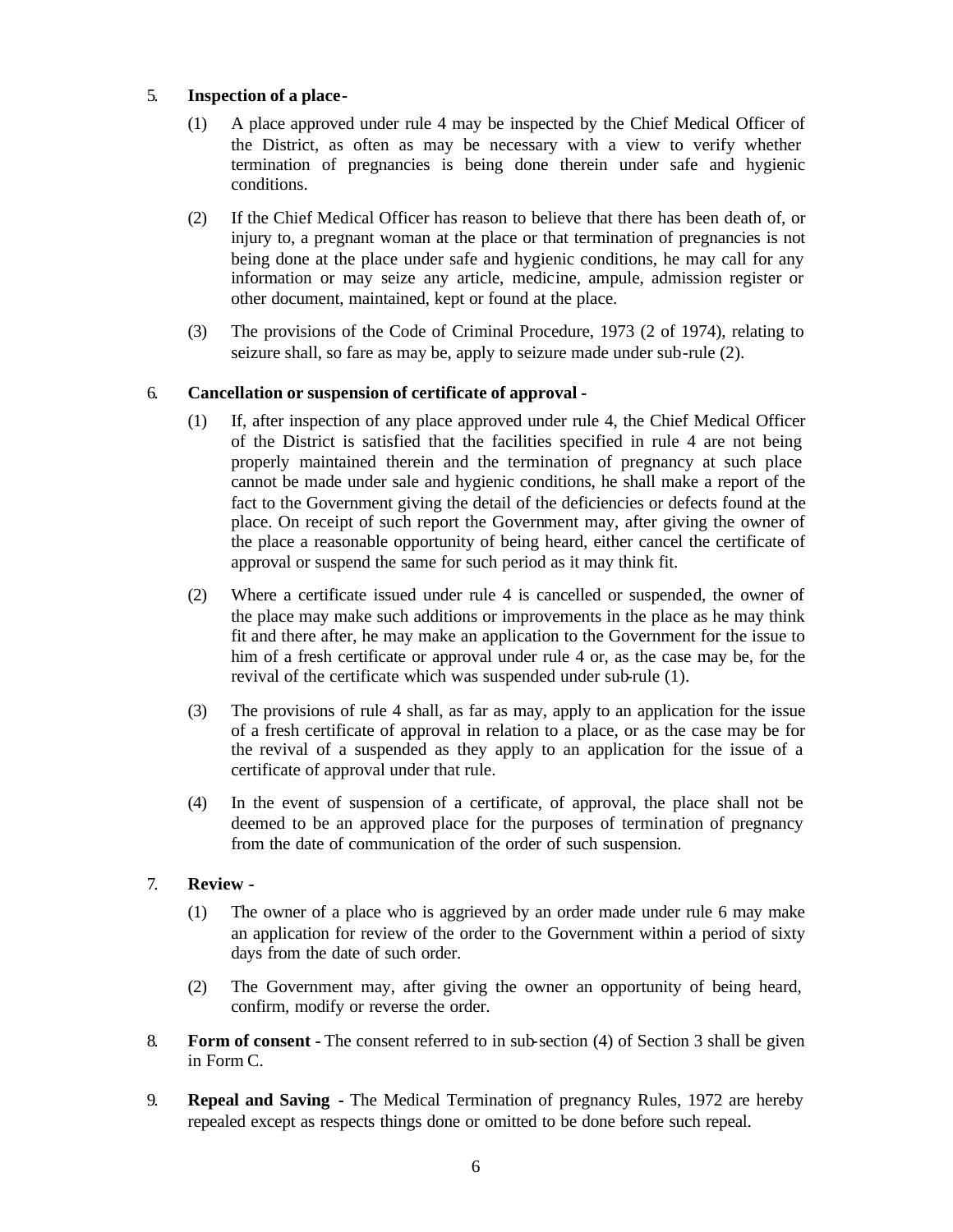## **FORM A** *[See sub-rule(2) of rule 4]*

Form of application for the approval of a place under clause (b) of Section 4.

- 1. Name of the place (in capital letters)
- 2. Address in full
- 3. Non-Governmental/Private/Nursing Home/Other Institutions\*
- 4. State, if the following facilities are available at the place
	- (i) An operation table and instrume nts for performance abdominal or gynaecological surgery.
	- (ii) Drugs and parental fluid in sufficient supply emergency cases
	- (iii) Anaesthetic equipment, resuscitation equipment and sterilisation equipment.

Place :

Date:

**Signature of the owner of the place**

\*Strike out whichever is not applicable.

### **FORM B** *[See sub-rule (6) of rule 4]*

Certificate of approval.

The place described below is hereby approved for the purpose of the Medical Termination of Pregnancy Act, 1971 (34 of 1971).

Name of the Place

Address and other descriptions

Name of the owner

Place :

Date:

**to the Government of the ...................**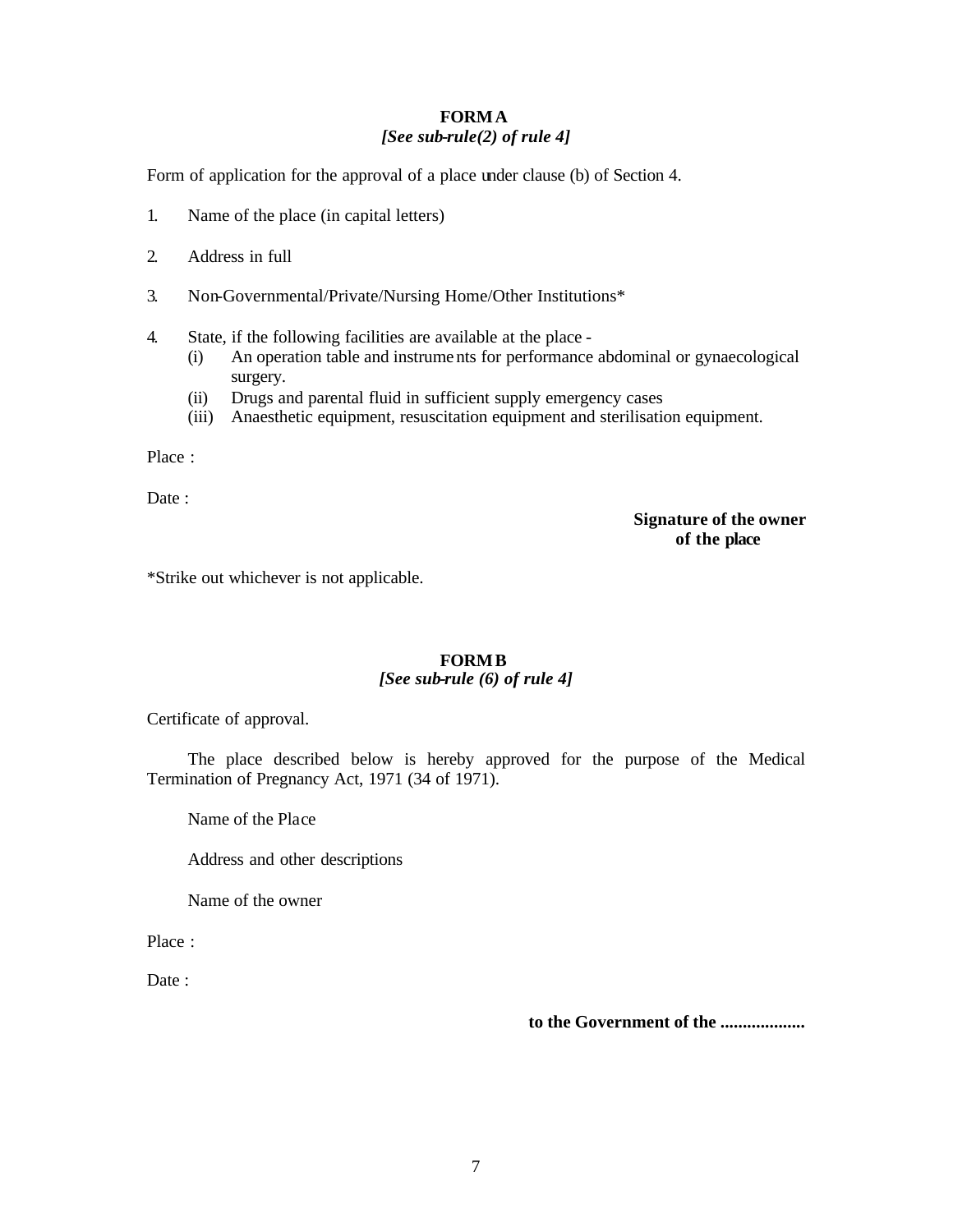# **FORM C** *(See Rule 8)*

| (here state the permanent address)                                   |
|----------------------------------------------------------------------|
|                                                                      |
|                                                                      |
| (State the name of place where the pregnancy is to be terminated).   |
| Place:                                                               |
| Date:                                                                |
| <b>Signature</b>                                                     |
|                                                                      |
| (To be filled in by guardian where the woman is a lunatic or minor). |
|                                                                      |
|                                                                      |
|                                                                      |
|                                                                      |
|                                                                      |
| (Place of termination of pregnancy).                                 |
| Place:                                                               |

# **Signature**

# **SERLA GREWAL, Jt. Secy.**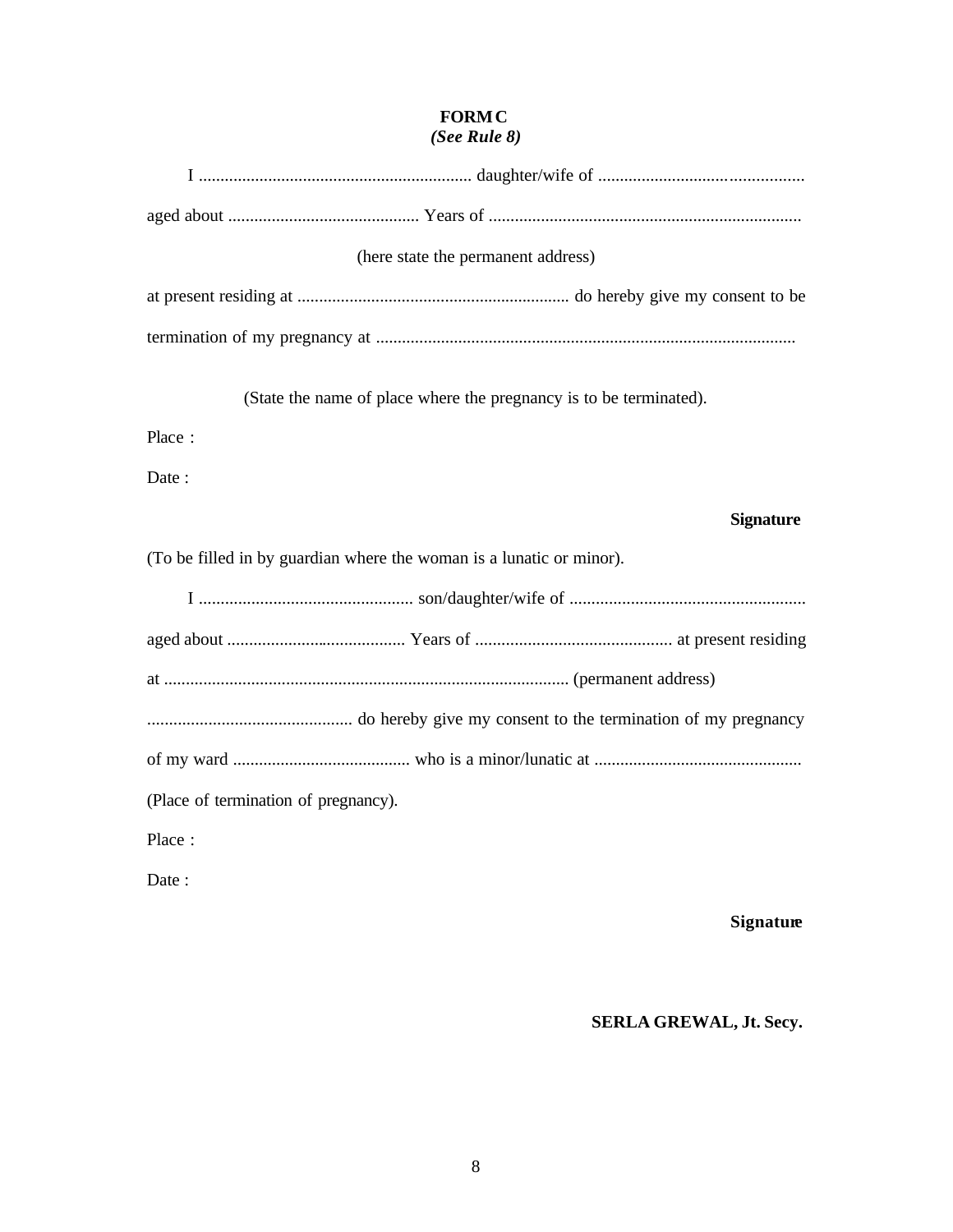# New Delhi, the  $10^{th}$  October, 1975

G.S.R. 2544 - In exercise of the powers conferred by Section 7 of the Medical Termination of Pregnancy Act, 1971 (34 of 1971), the Central Government hereby makes the following regulations, namely:-

### 1. **Short title extent and commencement -**

- (1) These regulations may be called the Medical Termination of Pregnancy Regulations, 1975.
- (2) They extend to all the Union territories.
- (3) They shall come into force on the date of their publication in the Official Gazette.
- 2. **Definitions -** In these regulations, unless the context otherwise requires
	- (a) "Act" means the Medical Termination of Pregnancy Act, 1971 (34 of 1971);
	- (b) "Admission Register" means the register maintained under regulation 5;
	- (c) "Approved place" means a place approved under rule 4 of the Medical Termination of Pregnancy Rules, 1975;
	- (d) 'Chief Medical Officer of the State" means the Chief Medical Officer of the State, by whatever name called;
	- (e) "Forms" means a form appended to these regulations;
	- (f) "Hospital" means a hospital established or maintained by the Central Government or, the Government of Union territory.
	- (g) "Section" means a Section of the Act.

### 3. **Forms of certifying opinion or opinions -**

- (1) Where one registered medical practitioner forms or not less than two registered medical practitioners from such opinion as is referred to in sub-section (2) of Section 3 or 5, he or they shall certify such opinion in Form I.
- (2) Every registered medical practitioner who terminates any pregnancy shall, within three hours from the termination of the pregnancy certify such termination in Form 1.

### 4. **Custody of forms -**

(1) The consent given by a pregnant woman for the termination of her pregnancy, together with the certified opinion recorded under Section 3 or Section 5, as the case may be and the intimation of termination of pregnancy shall be placed in an envelope which shall be scaled by the registered medical practitioner or practitioners by whom such termination of pregnancy was performed and until that envelope is sent to the head of the hospital or owner of the approved place of the Chief Medical Officer of the State, it shall be kept in the sale custody of the concerned registered medical practitioner or pr actitioners, as the case may be.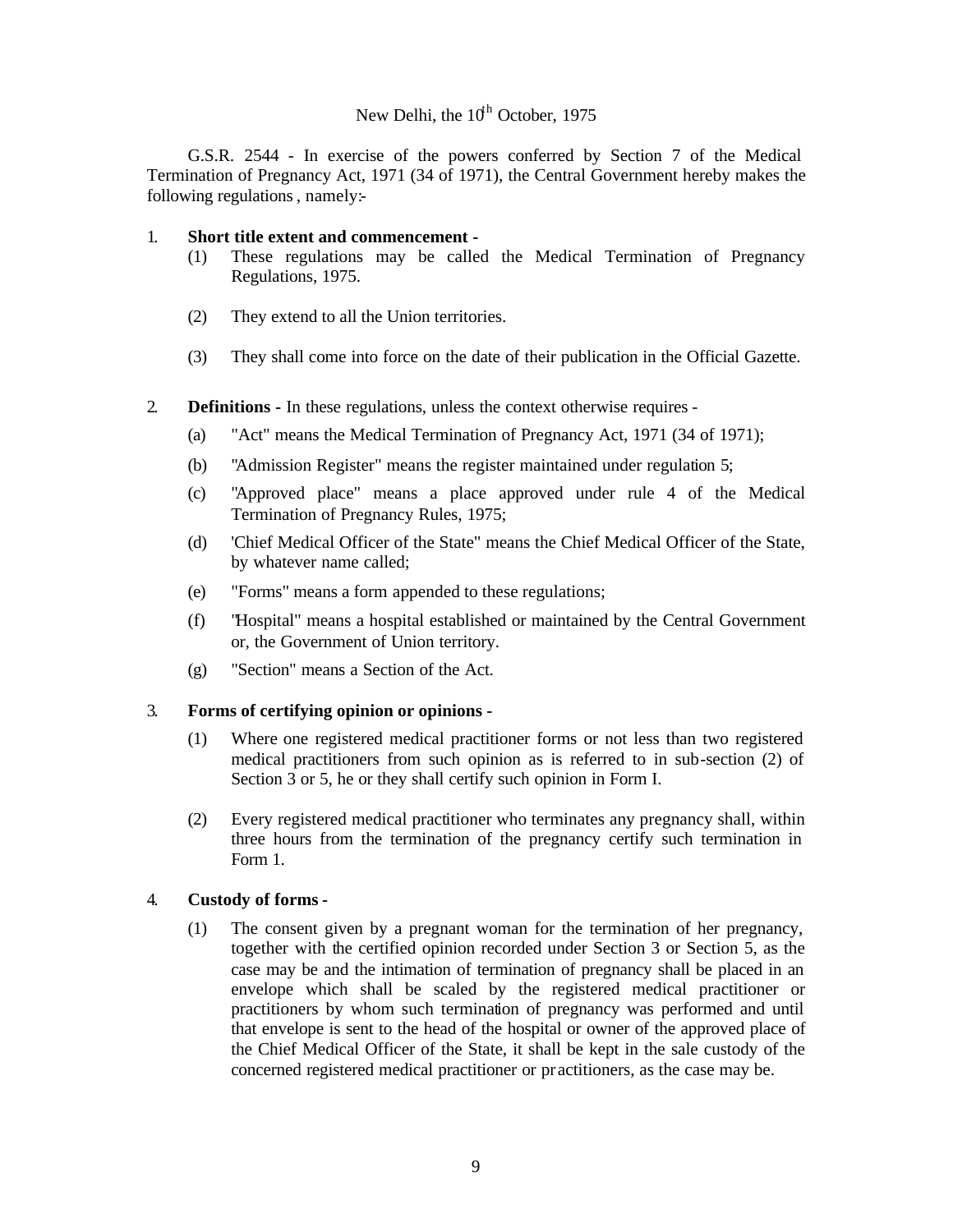- (2) On every envelope referred to in sub-regulation (1), pertaining to the termination of pregnancy under Section 3, there shall be noted the serial number assigned to the pregnant woman in the Admission Register and the name of the registered medical practitioner or practitioners by whom the pregnancy was terminated and such envelope shall be marked **"Secret".**
- (3) Every envelope referred to in sub-regulation (2) shall be sent immediately after the termination of the pregnancy to the head of the hospital or owner of the approved place where the pregnancy was terminated.
- (4) On receipt of the envelope referred to in sub-regulation (3), the head of the hospital or owner of the approved place shall arrange to keep the same in safe custody.
- (5) Every head of the hospital or owner of the approved place shall send to the Chief Medical Officer of the State a weekly statement of cases where medical termination of pregnancy has been done in Form II.
- (6) On every envelope referred to in sub-regulation (1), pertaining to a termination of pregnancy under Section 5, shall be noted the name and address of the registered medical practitioner by whom the pregnancy was terminated and the date on which the pregnancy was terminated and such envelopes shall be marked "SECRET".

**Explanation -** The columns pertaining to the hospital or approved place and the serial number assigned to the pregnant woman in the Admission Register shall be left blank in Form I in the case of termination performed under Section 5.

(7) Where the Pregnancy is not terminated in an approved place or hospital, every envelope referred to in sub-regulation (6) shall be sent by registered post to the Chief Medical Officer of the State on the same day on which the pregnancy was terminated or on the working day next following the day on which the pregnancy was terminated :

Provided that where the pregnancy is terminated in an approved place or hospital, the procedure provided in sub-regulations (1) to (6) shall be followed.

### 5. **Maintenance of Admission Register -**

- (1) Every head of the hospital or owner of the approved place shall maintain a registered in Form III for recording therein the admissions or woman for the termination of their pregnancies.
- (2) The entrie s in the Admission Register shall be made serially and a fresh serial shall be started at the commencement of each calendar year and the serial umber of the particular year shall be distinguished from the serial number of other years by mentioning the year against the serial number, for example, serial number 5 of 1972 and serial number 5 of 1973 shall be mentioned as 5/1972 and 5/1973.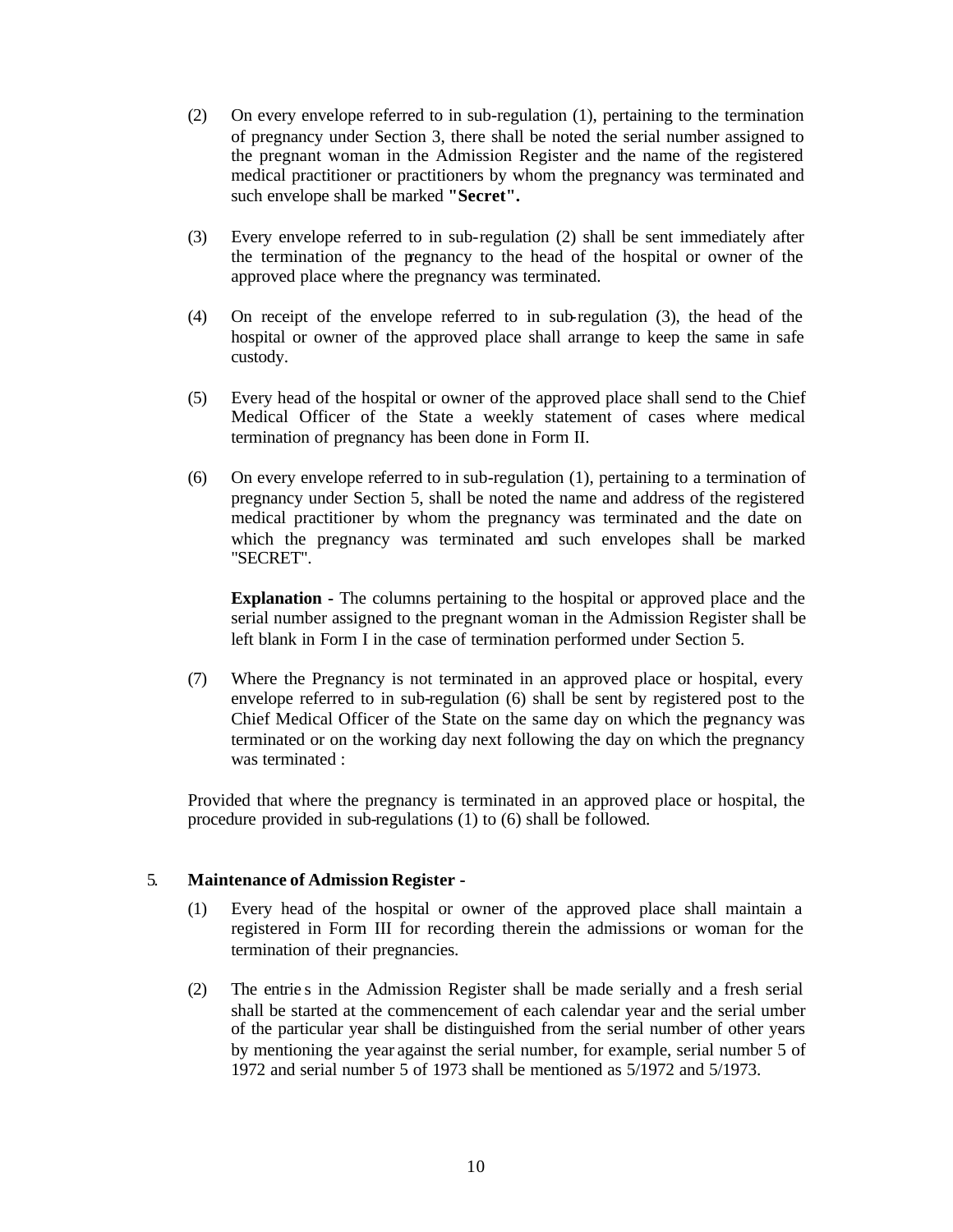- (3) The Admission Register shall be a secret document and the information contained therein as to the name and other particulars of the pregnant woman shall not be disclosed to any person.
- 6. **Admission Register not to be open to inspection -** The Admission Register shall be kept in the safe custody of the head of the hospital or owner of the approved place, or by any person authorised by such head or owner and save as otherwise provided in subregulation (5) of regulation 4 shall not be open to inspection by any person except under the authority of:-
	- (i) in the case of a departmental or other enquiry, the Chief Secretary to the Government of a Union territory;
	- (ii) in the case of an investigation into an offence a Magistrate of the First Class within the local limits or whose jurisdiction the hospital or approved place is situated;
	- (iii) in the case of suit or other action for damages, the District Judge, within the local limits of whose jurisdiction the hospital or approved place is situated:

Provided that the registered medical practitioner shall, on the application of an employed woman whose pregnancy has been terminated, grant a certificate for the purpose of enabling her to obtain leave from her employer :

Provided further that any such employer shall not disclose this information to any other person.

- 7. **Entries in registers maitained in hospital or approved place -** No entry shall be made in any case-sheet, operation theatre register, follow-up card or any other document or register (except the Admission Register) maintained at any hospital or approved place indicating therein the name of the pregnant woman and reference to the pregnant woman shall be made therein by the serial number assigned to such woman in the Admission Register.
- 8. **Destruction of Admission Register and other Papers -** Save as otherwise directed by the Chief Secretary to the Union territory Administration or for in relation to any proceeding pending before him, as directed by a District Judge or a Magistrate of the First Class, every Admission Register shall be destroyed on the expiry of a period of five years from the date of the last entry in that Register and other papers on the expiry of a period of three years from the date of termination of the pregnancy concerned. "SECRET"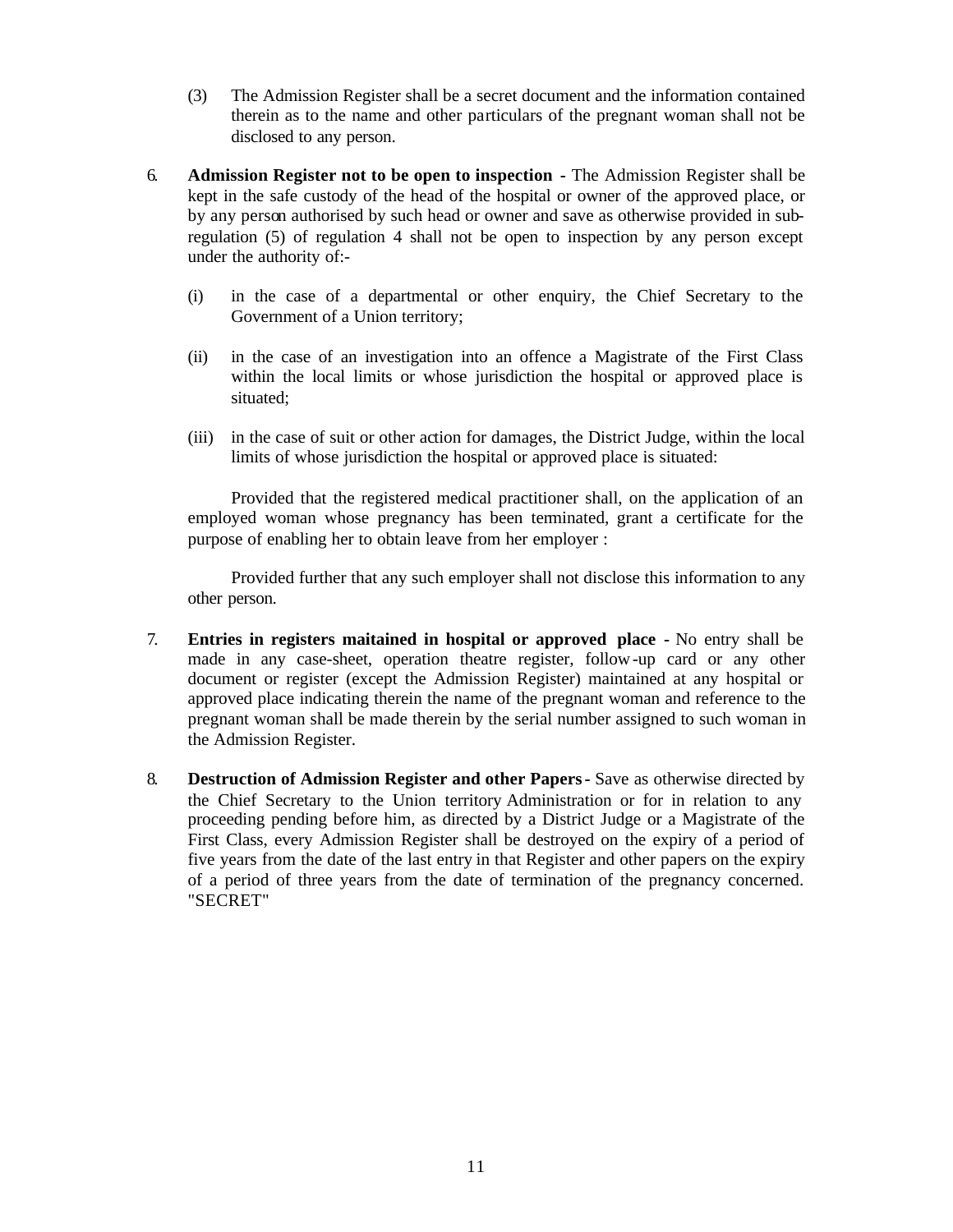### **FORM I** *(See Regulation 3)*

...................................................................................................................................................... (Name and qualifications of the Registered Medical Practitioner in block letters) ...................................................................................................................................................... (Full address of the Registered Medical Practitioner in block letters) ...................................................................................................................................................... (Name and qualifications of the Registered Medical Practitioner in block letter) ...................................................................................................................................................... (Full address of the Registered Medical Practitioner in block letters) I .................................................................................................................................................... (Name and qualifications of the Registered Medic al Practitioner in block letters) ...................................................................................................................................................... (Full address of the Registered Medical Practitioner) hereby certify that \*I/We/am/are of opinion, formed in good faith, that it is necessary to terminate the pregnancy of .................................................. (Full name of pregnant woman in block letters) resident of ......................................................................... (Full address of woman in block letters) for the reasons given below\*\*.

I/We hereby give intimation that \*I/We terminated the pregnancy of the woman referred to above who bears the serial No. ............................ in the Admission Register of the Hospital/approved place.

Place :

Date :

## **Signature of Registered Medical Practitioner Signatures of Registered Medical Practitioners**

\*Strike out whichever is not applicable.

\*\* of the reasons specified items (i) to (v) write the one which is appropriate:-

- (i) In order to save the life of the pregnant woman.
- (ii) In order to prevent grave injury to the physical or mental health of the pregnant woman.
- (iii) In view of the substantial risk that if the child was born it would suffer from such physical or mental abnormalities as to be seriously handicapped.
- (iv) As the pregnancy is alleged by pregnant woman to have been caused by rape.
- (v) As the pregnancy has occurred as a result of failure of any contraceptive device or methods used by married woman or her husband for the purpose of limiting the number of children.
- **Note:-** Account may be taken of the pregnant woman's actual or reasonably foreseeable environment in determining whether the Continuance of a pregnancy would involve a grave injury to her physical or mental health.

Place :

Date :

**Signature of the Registered Medical Practitioner Signatures of the Registered Medical Practitioners**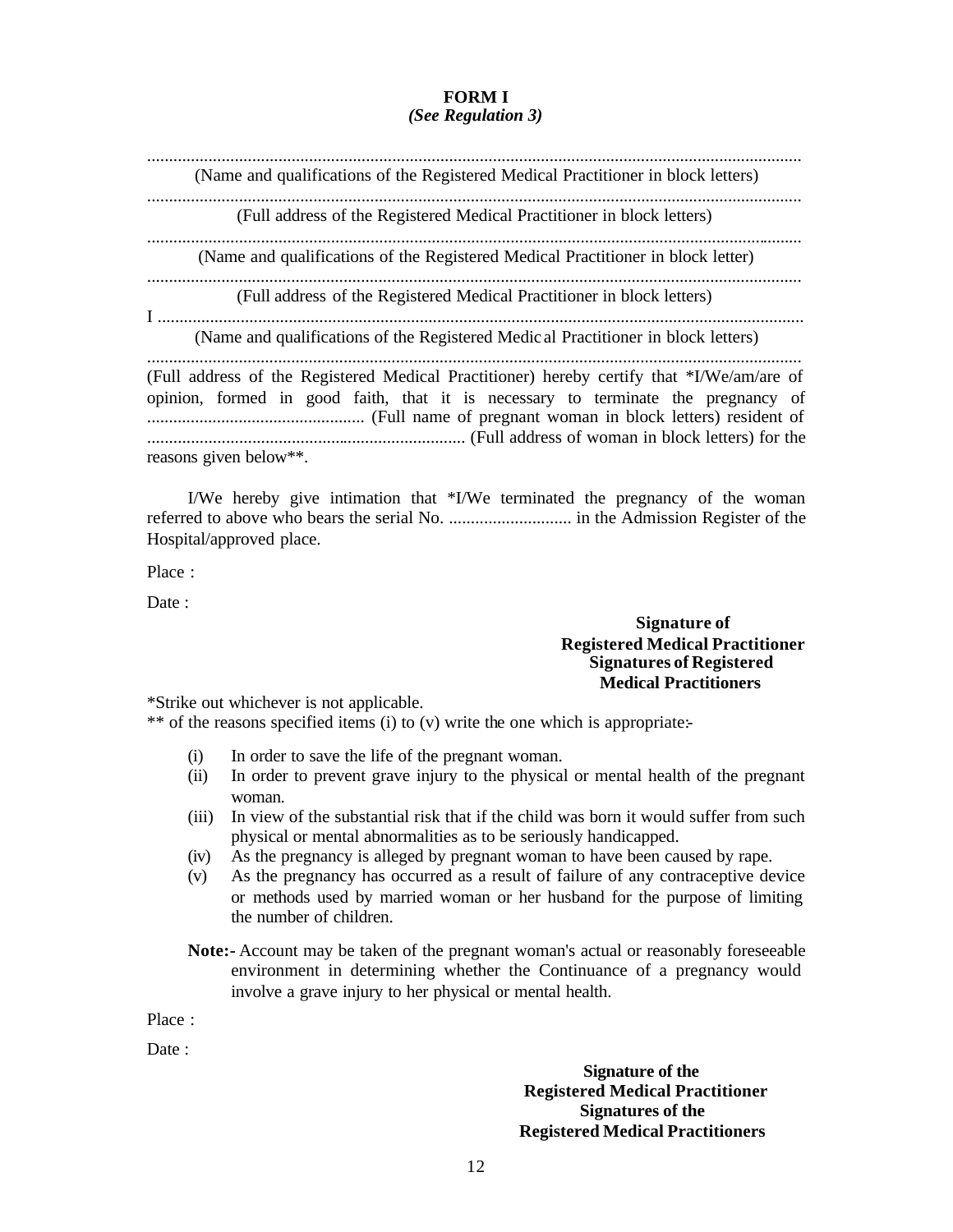### **FORM II** *[See Regulation 4 (5)]*

| Name of the State                           |  |
|---------------------------------------------|--|
| Name of Hospital/approved place             |  |
| Duration of pregnancy (give total No. only) |  |
| Upto 12 weeks<br>(a)                        |  |
| Between 12-20 weeks<br>(h)                  |  |
| Religions of women:                         |  |

- (a) Hindu
- (b) Muslim
- (c) Christian
- (d) Others
- (e) Total
- 5. Termination with acceptance of contraception:
	- (a) Sterilisation
	- (b) I.U.D.
- 6. Reasons for termination: (Give total number under each sub-head):
	- (a) Danger to life of the pregnant woman.
	- (b) Grave injury to the physical health of the pregnant woman.
	- (c) Grave injury to the mental health of the pregnant woman.
	- (d) Pregnancy caused by rape.
	- (e) Substantial risk that if the child was born, it would suffer from such physical or mental abnormalities as to be seriously handicapped.
	- (f) Failure of any contraceptive device or method.

### **Signature of the Officer Incharge with date**

## **FORM III**

# **(See Regulation 5) ADMISSION REGISTER**

# **(To be destroyed on the expiry of five years from the dated of the**

| last entry in the register) |  |  |  |  |  |
|-----------------------------|--|--|--|--|--|
|-----------------------------|--|--|--|--|--|

| S.No. | Date of                    | Name of |     | Wife/ Age Religion | Address | Duration of |
|-------|----------------------------|---------|-----|--------------------|---------|-------------|
|       | Admission Patient Daughter |         |     |                    |         | Pregnancy   |
|       |                            |         | (4) |                    |         | (8)         |

| Reasons on   | Date of     | Date of    | Result  | Name of Registered | Name of         |
|--------------|-------------|------------|---------|--------------------|-----------------|
| which        | termination | discharge  | and     | Medical            | Registered      |
| Pregnancy is | of          | of Patient | Remarks | Practitioner(s) by | Medical         |
| terminated   | Pregnancy   |            |         | whom the opinion   | Practitioner by |
|              |             |            |         | is formed          | whom Pregnancy  |
|              |             |            |         |                    | is terminated   |
| (9)          | (10)        | (11)       | (12)    | (13)               | (14)            |
|              |             |            |         |                    |                 |

#### **SERLA GREWAL, Jt. Secy.**